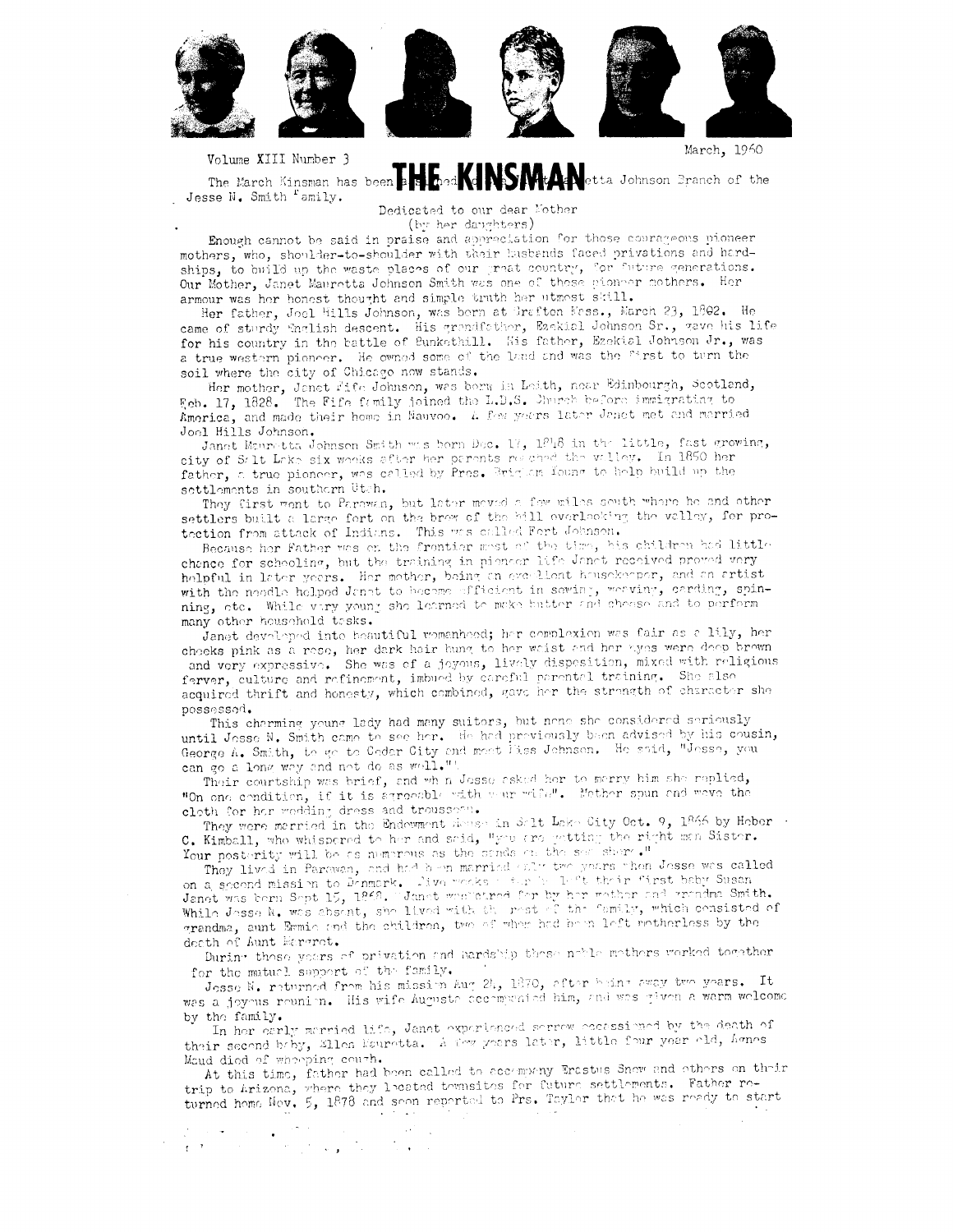for Arizona. It was decided that Mether was to accempany him and help build their Arizona heme. These were sad deys for Janet; having so recently berried their two little girls, leaving her parents, and everything mode dear through life leng association. This was a real challenge to her faith and courage, but when Vather told her of his plans, she said, "Yes<sup>"</sup>I will go with you".<br>On Dec. 3, 1878, Father, Mother, and their five little girls (Editha being only

 $\omega_{\infty}$ 

three months old) left their loved enes and all they held dear to sock a home in a new country. It teek six weeks of privation and hardship to make the journey through the barren waste, facing extreme cold, mid-winter weather with five little children to care for. On the 16th of January 1879 they reached Snowflake, the place destined to be their future home.

Mothers first home in Arizona was a wagon box, until legs could be hauled from the mountains, twenty miles away. These were used to construct their house which consisted of two rooms and a shanty. It was the first house in Northern Arizona to have a shingleroof and a wood floor. They had no furniture, but Ecthers resourcefulness and pioneer training served her well. With the help of young Jedy and Johnny Fish, who came to Arizona with them, she constructed chairs, table and benches from sections of split legs and slabs. They also prepared mortar and plastered over the chinks between the logs to keep cut the celd wind. Tother was a naturual home-maker, creative, clean and erderly, and with her deft hands and artistic taste it soon became a real home.

On account of his oublic duties and his efforts to gain a liveliheed, Father was away from home much of the time. Ecther was obliged to solve her ewn problems and care for the children.

During the winter of 1880, apostle dilerd coodruff spent much of his time in Arizona, living at hothers home. Eather could not give him a primate room, but she made a large bench and placed it under the window in the front room. Having no cloth, she covered it with paper and offered it to him for a writing cabinet and book shelf. He was very pleased with her thoughtfulness and said, "Sister Smith, you could make a palace out of a log cabin". In the fall of 1879 Father returned to Parowan, btah and moved the remainder of his family to Snowfloke. It was a happy reunion for all of the family. Wother shared her home with them and with the use of wagon boxes and tents they menared until another log house could be built.

Mother took part in both civic and religious activities in Gnow lake. For many years there was no Doctor or trained nurses in the country. Eather received a call and was set apart by Apostle John denry Smith to be a midwife and nurse. For over

thirty years she was a ministering angel to the sick and afflicted, not only in her home town but the surrounding settlements as well. He matter when or where she was called, nor the inclemency of the weather she responded to the call. Lothers wentle hands had the touch of healing in them. She was a weman of great faith and a firm believer in prayer. Thenever she was called to attend the sick, she went in humility with a prayer in her heart, trusting in the Lord for strength and wisdom to care for the suffering patient, and her prayers were answered.

For meny years mother was afflicted with rheumatism and suffered a great deal. Her greatest cross was that she could not work as she once had;, however, she did her own housework, and kept her yards in order. When she becare too lame to walk. she spent the time reading and piecing quilts for her grandchildren. She was always busy.

Lother was very versitile and possesed Hony fine qualities. She was cenerous almost to a fault, always sharing her substance with others. Leing an expert gardener, she not only provided her own table with vecetables, but her noidbors as well. Her beautiful flowers were udmired by every one and many a boughet found its way into a sick room. They brought jouth children and adults who she had to admire them.

bother made hats and repaired shoes for her family and others of the community. She also wove and sold hember's of yards of carpet to help provide for her family.

She was a cook of rare skill. Just ask any grandchild about her cookie jir. In every respect ; loteer was a helpful and dutiful vife, a loving and devoted Mother, and a true-Latter way Salnt. She teacht her children is be honest and truthful and the value of living a clean life; to henor the priestheed, respect authority, in fact, every more and gift that moes into the making of a true Latter Day Saint. She also taught them to love and benor their father; to respect his wives and love all of his children.

Lother was a vidov for over termty-five years, Father having passed away June 5, 1906. He was her loving hasband, her faithful companion and her Ideal. Mis memory was revered in her household.

"Aunt Janet", as she was levingly called by those who know her best, passed away at her home in Snowflake, Arizona, May 21, 1933. She was mourned by her family and many friends, and all of those whom she had served for so many years.

In the words of the fort --How her sacrificial fingers, O, that tender heart of Lothers On her task forever lingers, now it breaks and bleeds for others In her life the sun of service never sets, is a fountain head of sorrows riverlets, She's the angel interceding, dow she wraps her soul around us. fow her arms of love have bound us, When the heart is torn and bladding, She remembers when the world forgets. She remembers when the world formets.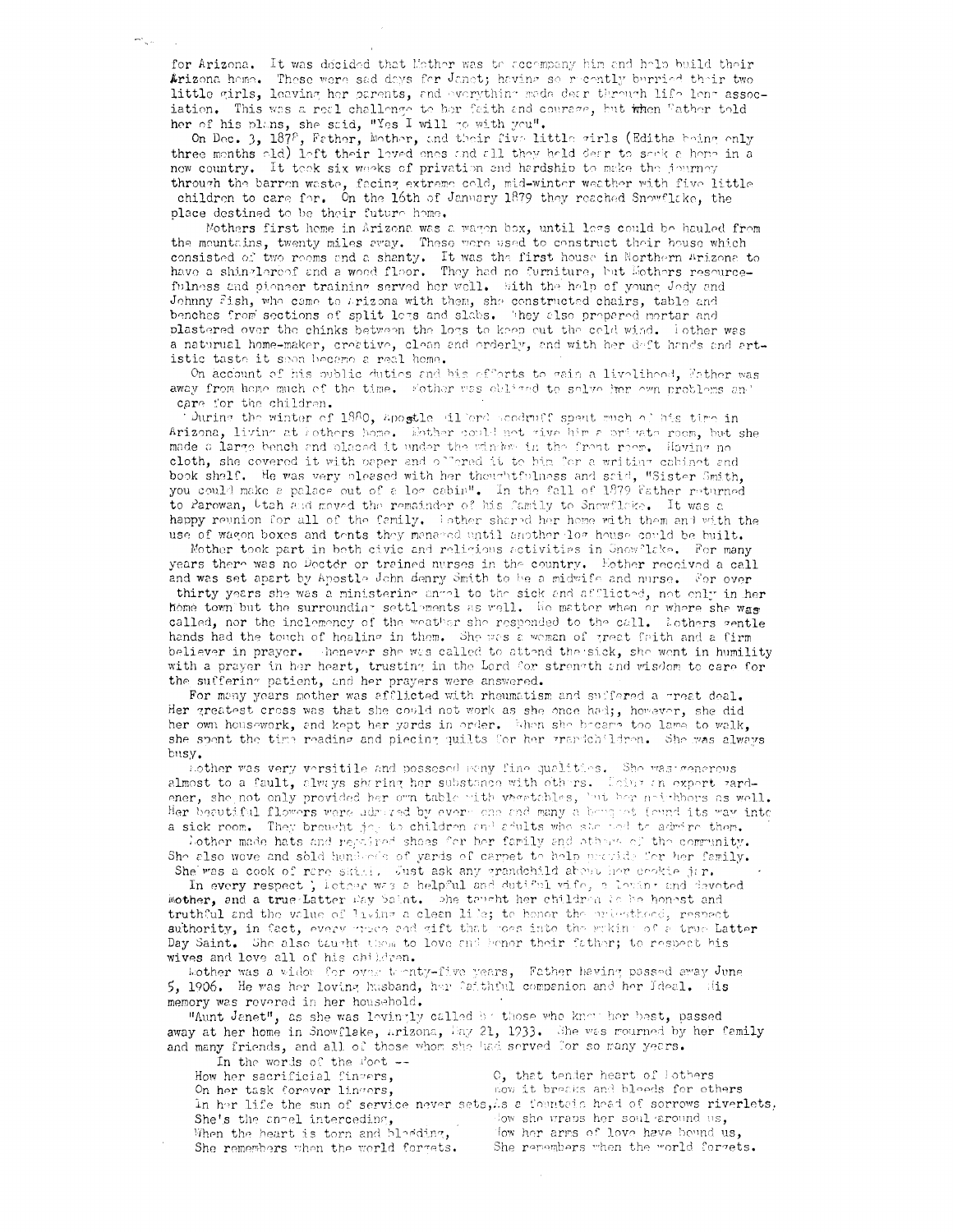I know there are cousins with more memories of Grandmother, but I am sure that none have sweeter recollections than my own. The earliest memory I have is that of the night when the Academy burned. I wakened in the night and saw the reflection of the flames in the window. Mother also wakened and called grandmother and Fred Bushman, who was also staying there at the time. Next morning I tagged Grandmother to the lower end of the lot where there were big cinders of what I recall may have been shingles.

On another occassion I remember climbing upon a chair and having Grandmother stand back to back with me to see who was the taller,---she was. This was in the kitchen of the old log house. I liked to leave matches on the floor; so they would pop like a fire-cracker when she stepped on them. I still wonder if the loud "pop" was caused by the type of linoleum, the kind of match, or if Grandmother shuffled her feet a bit. Perhaps it was some of all three, but for sure it was a happy game for me.

As memory serves me, I did not much like to pick up chips, but I loved to break up dry bones and crockery with a hammer. At the age when I was deing the pounding, I could see no reason for foeding the broken bits to the chickens, but the pounding was fun

Grandmother had a "Colored Mammy" door step that all the grand kids longed to play with, I can understand why now that I am a grandma, myself. One day I went out with Glen to get chips, but he decided he would chop some wood instead. I put my foot on the log to help hold it in place when the axe slipped and cut my leg. I thought I was killed, (that is all but my mouth) which was going full blast. I guest Grandmother and all the sunts in the house thought so too. My suffering was rewarded by getting to hold the "Black Mammy" doll, and it was the best medicine of all.

So many wonderful memories! I felt very grown up when I was old enough to take my night staying with Grandmether, and having to hurry home in the merning before the start of "Risin" got too cold. If it was baking day, Grandma aroso a little early and come into the bedreom singing, "Up in the merning early, just the break<br>of day". Then she would check to see how the "salt risin" was. I can still hear, "Oh! Its's up and a-booming!" (Yum! Yum! Grandma's good salt risin bread!)

I remember a beautiful tribute my father paid to Grandmother. He spoke of her unselfishness and of the untiring efforts and devotion she gave to my mother when she was desparately ill. He said the reason your mother is with us and that she is not a holpless cripple is because of the hours the dear old lady spent with your mother, heating, rubbing, and massaging her leg until the full use of it was restored".

And Gundmother's beautiful prayers! I am sure they were answered many times, because when she prayed she gave the impression she was talking directly to her Father in Heaven. When she prayed for the grad-children, I always felt warmed, blessed and reassured.

### Tribute to Grandma Smith by Joseph Smith Jarvis

A visit to grandma Smith's house was always a choice experience for me. One winter my folks lived in Snowflake and I would frequently chop wood for her. A Piece of pie or cake was my reward and at times lucky enouch to sit at her table and feast on a bowl of white navy beans, prepared only as grandmother Smith could do it. Such a taste -- it lingers with me after all these years.

Her warm welcome, her full cookie jar, her fragrant pantry -- well, they were just like a bit of heaven to me.

Years passed and I was eager to have my children see and meet their great-grandmother Smith. I drove up to her gate one night about thirty years ago. The light in the house went out just as I stopped the car. Hurriedly Mildred and the four boys and I dashed to the kitchen door that we might catch grandma before she got into bed. In nightcap and night-gown she responded out our insistent knock and peaked cautiously out the deer. To see so many of us was a sheck. She threw her hands into the air and with a bit of consternation in her voice exclaimed, "all those boys, and not a cookie in the house, nor a bed to put them in".

Such a grandmother, could I ever forget her.

My recollections of Grandma Smith

By Elicabeth Parks

I am honored to pay tribute to Grandma Smith. I lived with her for several years and I was a great help to her, running errands, carring in whod and chips, threading her needles, etc. Whenever I took sick and grandma would rub my chest with campherated oil and pray for me I always knew that I would get well. Grandmas prayers morning and night for those she loved were the most humble and sincere of any I have ever heard. She seemed to have a great influence with the Lord. She welcomed her

grandchildren with open arms and always had a nice treat for them.<br>Grandma's love for grandpa's large family had a great impression on me. She taught her family to honor him and remember him as an ideal man, and perfect father.

Grandma was always busy knitting stocking, booties and sweaters for the grandchildren. She also pieced many quilt tops. During the winter evenings she would recite some of her fathers poetry. "The Mormon Greed" was her favorite, and her favorite song was "Hi en the Meuntain Top", Some of hor fine characteristics were faith in God, humility, love of family, neighbors and desire and courage to do right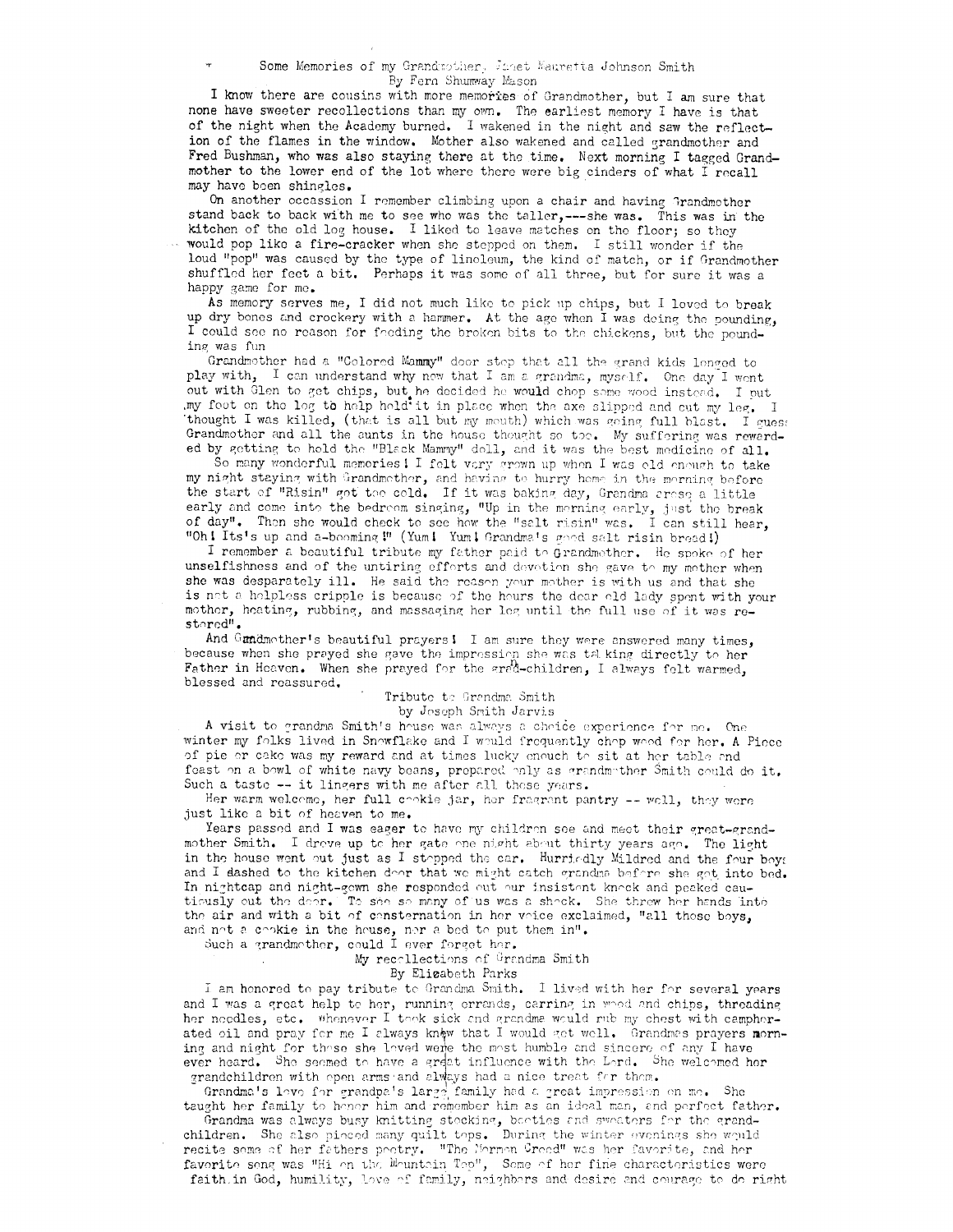#### PROVO NEWS

 $\mathcal{L}_{\mathcal{A}}$ 

 $\vec{r} = \vec{r}$ 

The Moreni Smiths are grandparents to a new baby girl bern to their daughter, Diane, in Burbank, waliformia. Grandmother Smith is with them for a wook or so.

Fern E. Smith is seriously ill at her home in Pleasant Grove. William C. who is an ordained tomple w rker at the Salt Lake temple has had to be tomporarily released so that he can be with Fern.

The Paul Updike family are living in Provo at the present time. Paul is working and going to school. His wife Irota had the misfertune to be hit by a drunk driver. She is now in the hospital with a broken pelvis, but is recovering nicely.

Dean and Carolyn Bushman spent two wooks at Christmas time with Carolyn's folks. in Seattle, Washington.

The Jasse F. Shumway family are also living in Prove, while Jesse attends B.Y.U. He is working and supporting his family.

We had a visit on the phone with Brady Smithson, another of our young Kinsmen, who is struggling to support a family and attend college. Like Jesse F. he holds a a full time job and goes to school at B.Y.U. Fredy's wife is Setty Spurleck.

Earl Udall has accepted a position as City Manager of Merced, Dalifornia. He will leave Prevo, Utah March 15th, where he has been Dity Dansger the past four years

# SALT LAKE CITY REWS

Acting on the advice of his family dector, Fred Bushman went to the Jotepans Hospital ten days ago for a complete examination and check up. He expects to return home Feb. 2nd.

. During January, Bert Parker made his annual buying trip to Chicago for his omployer, the Salt Lake Hardware Co.

In the assembly pregram at Highland High School last Friday, the students put on a talent show. Linda Smith, daughter of Marvin and lrane and a-daughter of Uncle Hyrum, with two companions staged an original dance number that was well received. Linda's brother, fort is doing well on the piane and organ. He is the erganist for both the S.S. and the M.I.A. in the Brandview Ward.

Edgar and Ellen Lyon visited us a few evenings are. Ellen cave us a riewing report of her trip to Mess for her Mothers 92nd birthday celebration.

While Mary Monson was waiting for her broken arm to mend she took a two weeks trip to Calif. to visit her son, Harry and daughter, Mary and their families. She also visited her brother, Henry in temple City.

Mabel Decker is one of the ablest representatives of the Curtis Pub. Co. in this area. A few wooks ago she attended a convention in San Francisco of agents of the company in these western states. Following the convention, Mahel went to Jan Nuys, Calif. for a weeks visit with her son, Blaine and family. She reperts having had a very fine trip. She especially enjoyed becoming better acquainted with her two year old great grandson. Mabel is a live wire and has always been active in the Church. Currently, she is teaching the Gospel Dectrine Class in the South Harvard Ward of Liberty Stake.

## OTHER NEWS

Funeral services were held Saturday merning, Jan 30, 1960, in the Lynwood Ward Chapel, South Les Angeles Stake, for Forn Elna Shumway, wife of Quince Johnson Shumwa who passed away on Jan. 6, 1960 after a ling illness. Form was bern Dec. 16, 1914 and lived an active life raising her family of three children, Mauretta, Que Jay, and Dick E., teaching school, and working actively in the church sustaining her husband as Bishep of Lynwood ward and as a member of the stake High Council. The kindness and sympathy of their many friends bere touching evidence of the love and esteem in which she and her family were held by the members of their word and many other friends who were in attendance at the beautiful services. The large families of both Form and her husband were well represented and included her methor, several brothers, and a sister. Quince's family were all present except for his youndest brother, Fred.

Bern to Blaine and Jacolyn Shumway of Phoenix Ariz, a beby boy, Feb 9, 1960. Name - Blaine Grant II.

Nows from the Wm Howard and Lucy Shumway Family -

William and Lucy Gredman have a baby boy, born New 22, 1959 - name Marvin Rey. A daughter was bern to Lenard and Margaret Sevey, Dec 1h, 1959 - name Mellissa Lucy Elder Samuel Perkes, son of Howard and Elizabeth, is in the British mission. Donettas son, Robert B. Sabin has returned from a mission and is in school at the Y Jessie and Leonats son, David recently returned from a mission and is in school at A.S.C. Their son, Koith is with the armed forces stationed in Germany. Keith's

wife and baby are with him. Richard and Glady's son, Charles is attending the Dover College in Calif.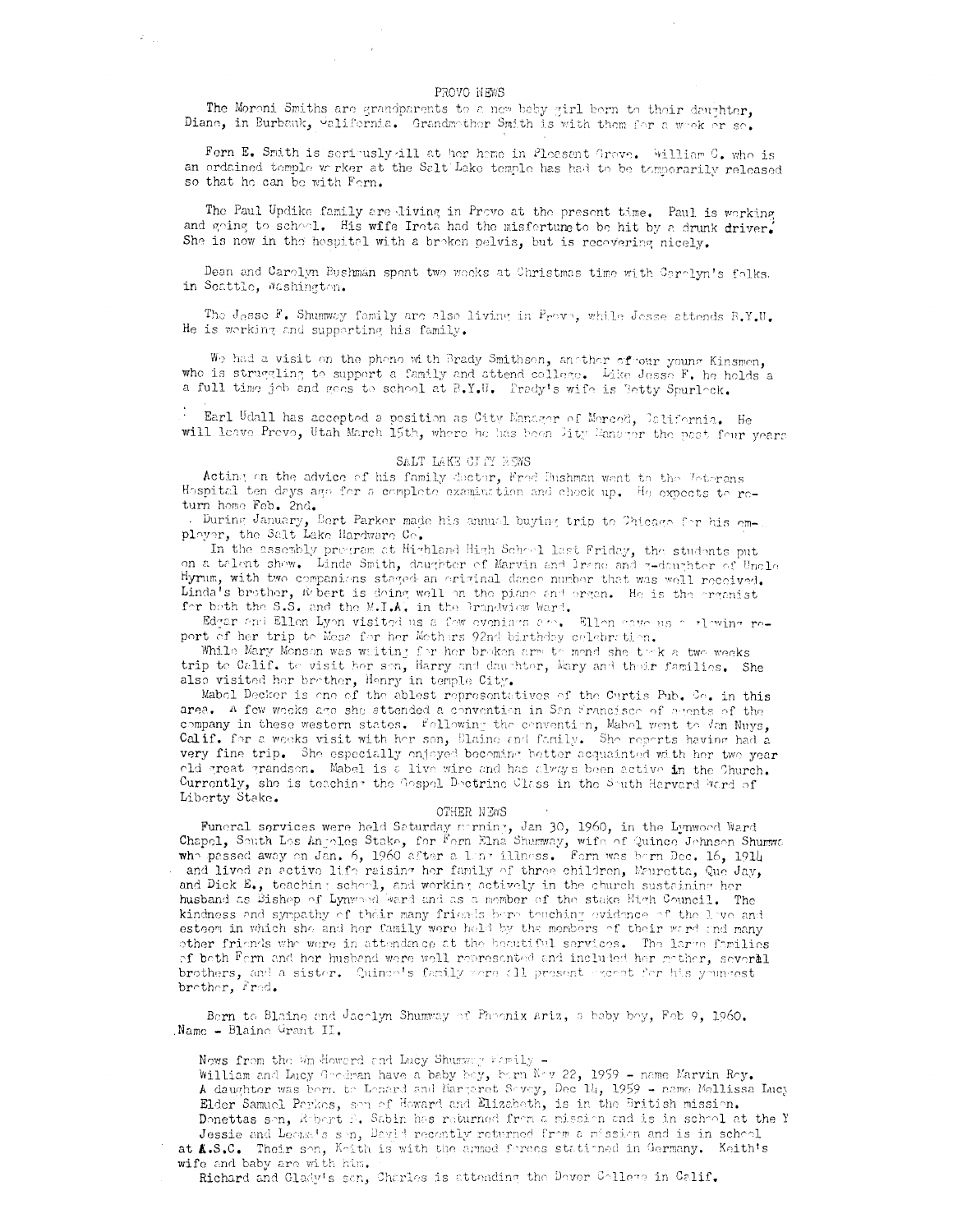It was around Christma. time three years after the arrival of the Jesse N. Smith family in Lrizona. They had moved into their newly built cabin. Their clothing they brought with them was beginning to wear out, and it was difficult to buy cloth as there were no stores carrying merchandise nearer than Albuquerque, New Mexico.

 $\bar{t}$ 

One day some Indians came into town. It was customary for them to vake periodic visits trading what they had for food supplies. The children in the Smith home seeing them coming down the hill became very excited and worried because their father was not at home. The mother admonished them saying, "If the Indians should come to their house to show no sign of fear for if they saw they were afraid, they would try to intimidate them and take advantage of their fear." She told them all to have a prayer in their hearts. They watched them pass going further down the street. Susie was tending the baby, Sariah was charning, Julia hurried out to bring in some wood, saying as she out the wood in the woodbox, "I wonder if they would carry little girls off in their blankets?". Priscilla clung closely to her mother who was knitting. Presently Susie exclaimed, "Oh,, Ma, they are coming back!" Sure enough three of them walked into the room.

The mother asked, "What do you want?" One of them said, "Chi Chine-avo" (meaning food.) "Pawn, pawn" (meaning bread), each one rubbing his stomach to show they were hungry. The mother told them she had little children to feed, and for them to go to work and earn some bread. Then one of them pulled three pieces of cloth from a sack, some red flannel, calico and factory. The cloth would be very desirable for she could make things for her little girls! Christmas, but could she trade? The decided flour would be what she could spare best. They agreed on changing cloth for a certain amount of flour. After the pans of flour were measured into the sack, and they shook their heads. She explained by motions she had already given them more than they had asked for. After talking among themselves one of them became very demonstrative and made a movement to get the cloth which was on the table. Quick as a flash the mother grabbed the sloth and turning lifted the lid of a chest behind her and dropped the cloth into it and sat down on the box. The young Indian shood his fist at her. The other two hurriedly left the room returning with the chief. He depended an evolunation and after the mother showed him with metions that she had come through with her part of the bargain, he talked to them in their language and with some persuasion they took the flour and left. The Chief turned to mother, who thought he was going to take the cloth, and a twinkle in his eye said, "White Squaw, wayno, heap brane ! Ya ta hay."<br>(wayno, meaning rood, brave squaw.) After their exit the mother was on the werge of collapse. She had put on a bold front but was really frishtened.

#### Tribute to Grandma Smith -by Tlen Shumway

As a small boy, I remember that Prandmother Smith would sometimes come up to Shumway to visit and to with our family for a few vonderful days. I do not remember too much in the way of anything outstanding that happened on these visits, just the overall loveliness of having her there.

In the early morning we would be wakened by hearing her sing to herself. When she started on the "Normon Creed", we boys knew it was time to get up. There we would enjoy another wonderful day.

On these occasions she helped mother nake quilts, assisted with the canning, made butter and cooked. Her cookies were something special. Tim sure all the grand kids, fortunate enough to know her, will remember them. When it was time for her to leave, we often got to go to Snow Make with the team and buggy, and could spend the day or if we were fortunate enough, the night is her hore. These were choice times.

As I remember Grandmother's later life, she spent many hours sitting on her front porch. It was a privilege to help with her chores. She could no longer, by herself, raise the fine products we had so often enjoyed from her good garden. I remember one who cared for it well for several years. It was my good cousin, Curtis Dushman. He did it with apparent joy and enod humor. What are you going to plant today?", she once called to Curtis from her perch chair. "Macaroni", Grandma", was his ready answer.

Then there were the occasions when a number of the families would get together. Those too, were wonderful times. One such occasion I remember quite well. Lunt Agusta, Aunt Smm and Grandmother were sitting together with a number of their children and grandchildren. It seemed to me the whole yard was full of folks. There those splendid ladies sat, close together, with all the love and kindness that their beings possessed - one towards the other. I'm sure they were pleased and contented on those occasions. That particular moment was surely an inspiration to me! I have always loved those great ladies, and an truly thankful for our wonderful heritage. My great concern is whether I and mine can measure up to the tremendous challenge.